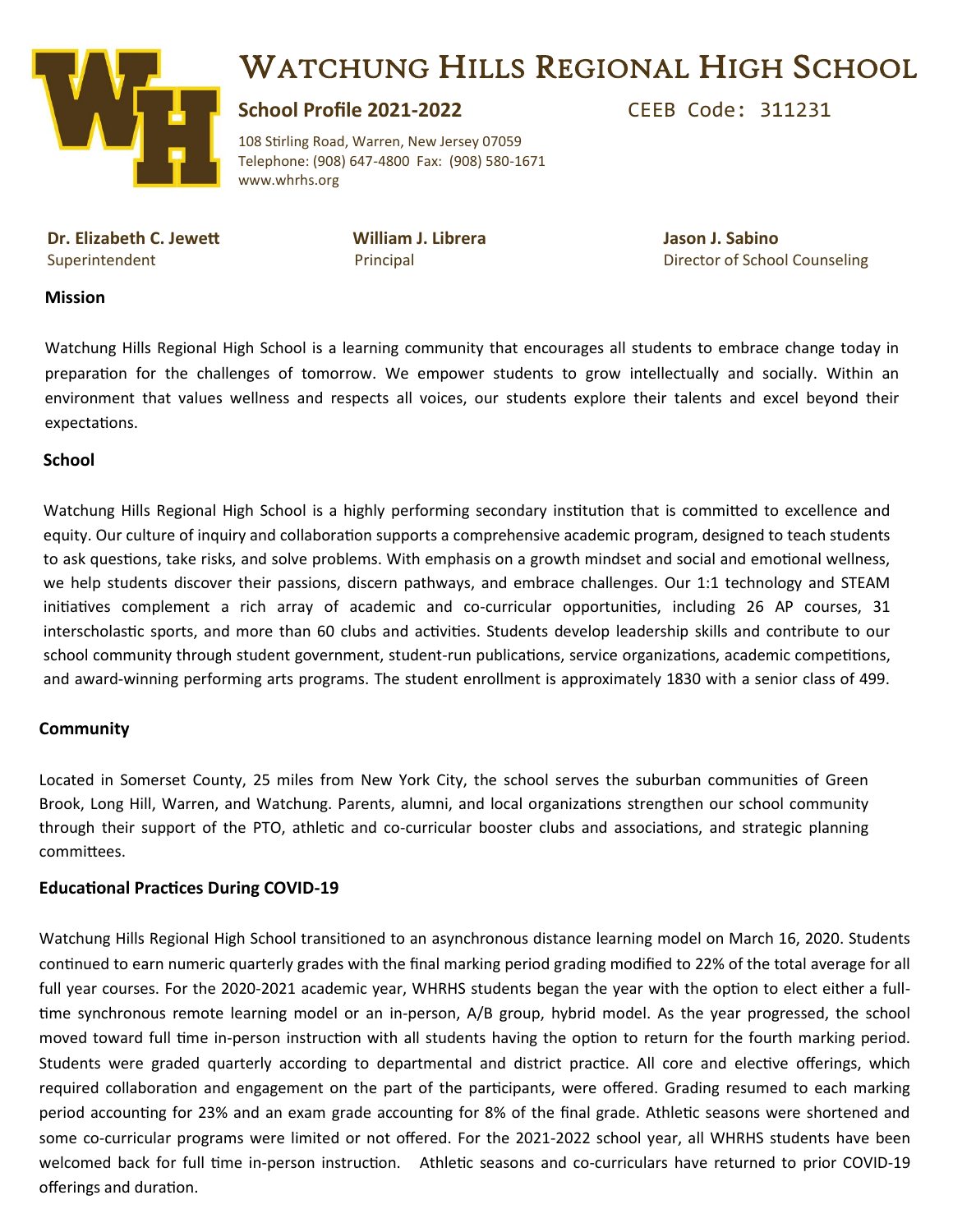# **Standardized Testing**



| <b>National Merit Scholarship Program</b> |                              |    |    |    |  |  |  |  |
|-------------------------------------------|------------------------------|----|----|----|--|--|--|--|
| <b>Class of</b>                           | 2022<br>2020<br>2021<br>2019 |    |    |    |  |  |  |  |
| Recog-<br>nized                           | 41                           | 41 | 30 | 33 |  |  |  |  |
| Com-<br>mended                            | 34                           | 30 | 26 | 27 |  |  |  |  |
| <b>Semifinal-</b><br>ist                  |                              | 11 |    | 6  |  |  |  |  |
| <b>Finalist</b>                           |                              | 11 |    | հ  |  |  |  |  |

| <b>SAT Subject</b>  | <b>Mean Score</b> |  |
|---------------------|-------------------|--|
| Literature          | 660               |  |
| <b>US History</b>   | 722               |  |
| <b>Math Level 1</b> | 645               |  |
| Math Level 2        | 777               |  |
| <b>Biology-E</b>    | 690               |  |
| <b>Biology-M</b>    | 738               |  |
| <b>Chemistry</b>    | 745               |  |
| <b>Physics</b>      | 733               |  |

### ACT Scores: Class of 2021



### **GPA Calculation**

WHRHS calculates a non-weighted grade point average on a 4.0 scale and a weighted grade point average on a 5.3 scale. The GPAs are calculated using the values from the chart.

Watchung Hills Regional High School does not report class rank for the college application process. The Class of 2022 has 499 students and the highest weighted GPA (six semester average) is 5.1490

| <b>Numeric</b> | Non Wt.    | $\mathsf{C}\mathsf{P}$ | A    | AP/           |
|----------------|------------|------------------------|------|---------------|
| Range          | <b>GPA</b> |                        |      | <b>Honors</b> |
| 95-100         | 4          | 4.5                    | 4.9  | 5.3           |
| 90-94          | 3.75       | 4.22                   | 4.59 | 4.97          |
| 87-89          | 3.5        | 3.94                   | 4.29 | 4.64          |
| 83-86          | 3.25       | 3.66                   | 3.98 | 4.31          |
| 80-82          | 3          | 3.38                   | 3.68 | 3.98          |
| 77-79          | 2.75       | 3.09                   | 3.37 | 3.64          |
| 73-76          | 2.5        | 2.81                   | 3.06 | 3.31          |
| 70-72          | 2.25       | 2.53                   | 2.76 | 2.98          |
| 67-69          | 1.75       | 1.97                   | 2.14 | 2.32          |
| 63-66          | 1.5        | 1.69                   | 1.84 | 1.99          |
| 60-62          | 1.25       | 1.41                   | 1.53 | 1.66          |
| below 60       | $\Omega$   | $\Omega$               | 0    | 0             |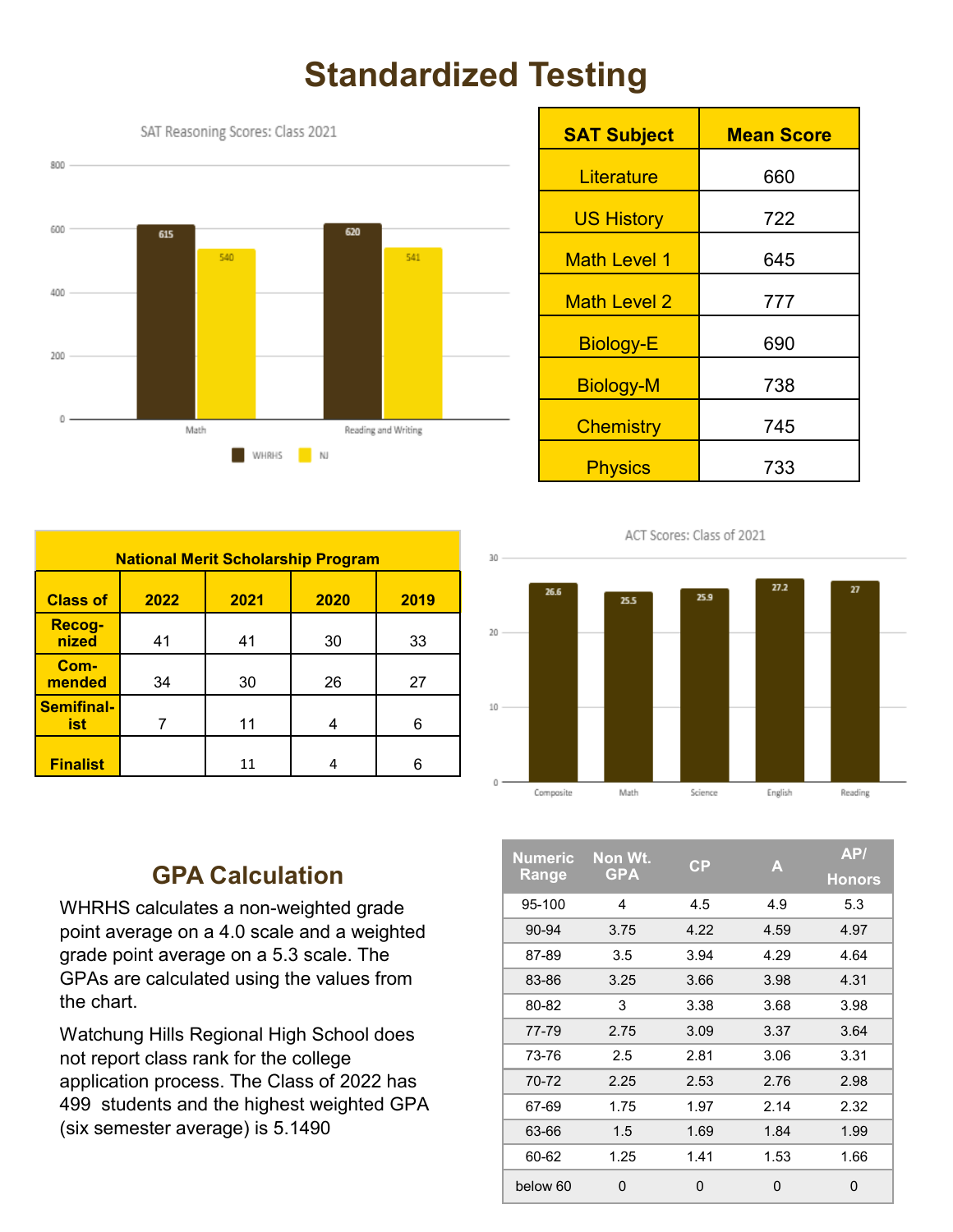# **AP Summary**

Watchung Hills Regional High School had 460 students that took 1063 exams in 2021. During this test administration , students averaged 2.3 exams with an average exam score of 3.88.



Students in AP Program

 $\blacksquare$ # of tests  $\blacksquare$ # of students



|  |  |  | %3 or better AP Test 2021 |  |  |  |
|--|--|--|---------------------------|--|--|--|
|--|--|--|---------------------------|--|--|--|

| All values are a percentage of total. Total=students |    |                |    |              |
|------------------------------------------------------|----|----------------|----|--------------|
| <b>AP Class</b>                                      | 5  | 4              | 3  | <b>Total</b> |
| 2-D Art                                              | 19 | 50             | 31 | 16           |
| Biology                                              | 33 | 33             | 22 | 27           |
| Calc AB                                              | 33 | 21             | 16 | 43           |
| Calc BC                                              | 71 | $\overline{2}$ | 5  | 41           |
| Chem                                                 | 54 | 29             | 11 | 35           |
| Chinese                                              | 67 | 13             | 13 | 15           |
| Comp Sci A                                           | 75 | 9              | 9  | 32           |
| Comp Sci P                                           | 31 | 39             | 27 | 96           |
| Eng Lang                                             | 31 | 36             | 25 | 110          |
| Eng Lit                                              | 5  | 20             | 52 | 75           |
| Env Sci                                              | 11 | 72             | 11 | 18           |
| Euro                                                 | 38 | 38             | 13 | 8            |
| French                                               | 0  | 20             | 73 | 15           |
| Human Geo                                            | 47 | 42             | 0  | 19           |
| Italian                                              | 0  | 0              | 80 | 5            |
| Macro                                                | 29 | 17             | 10 | 89           |
| Micro                                                | 22 | 28             | 15 | 78           |
| Phys C -                                             | 40 | 13             | 20 | 15           |
| Phys C-Mech                                          | 41 | 24             | 21 | 29           |
| Psych                                                | 22 | 38             | 25 | 97           |
| Span Lang                                            | 19 | 69             | 6  | 16           |
| <b>Stat</b>                                          | 38 | 29             | 20 | 56           |
| US Gov                                               | 37 | 30             | 24 | 46           |
| US Hist                                              | 36 | 39             | 11 | 61           |

| <b>AP Scholars</b>      |      |      |      |      |      |  |
|-------------------------|------|------|------|------|------|--|
| <b>Award</b>            | 2021 | 2020 | 2019 | 2018 | 2017 |  |
| <b>National</b>         |      | 29   | 36   | 39   | 31   |  |
| <b>With Distinction</b> | 99   | 110  | 122  | 136  | 110  |  |
| <b>With Honor</b>       | 40   | 50   | 41   | 44   | 47   |  |
| <b>AP Scholars</b>      | 70   | 60   | 58   | 67   | 67   |  |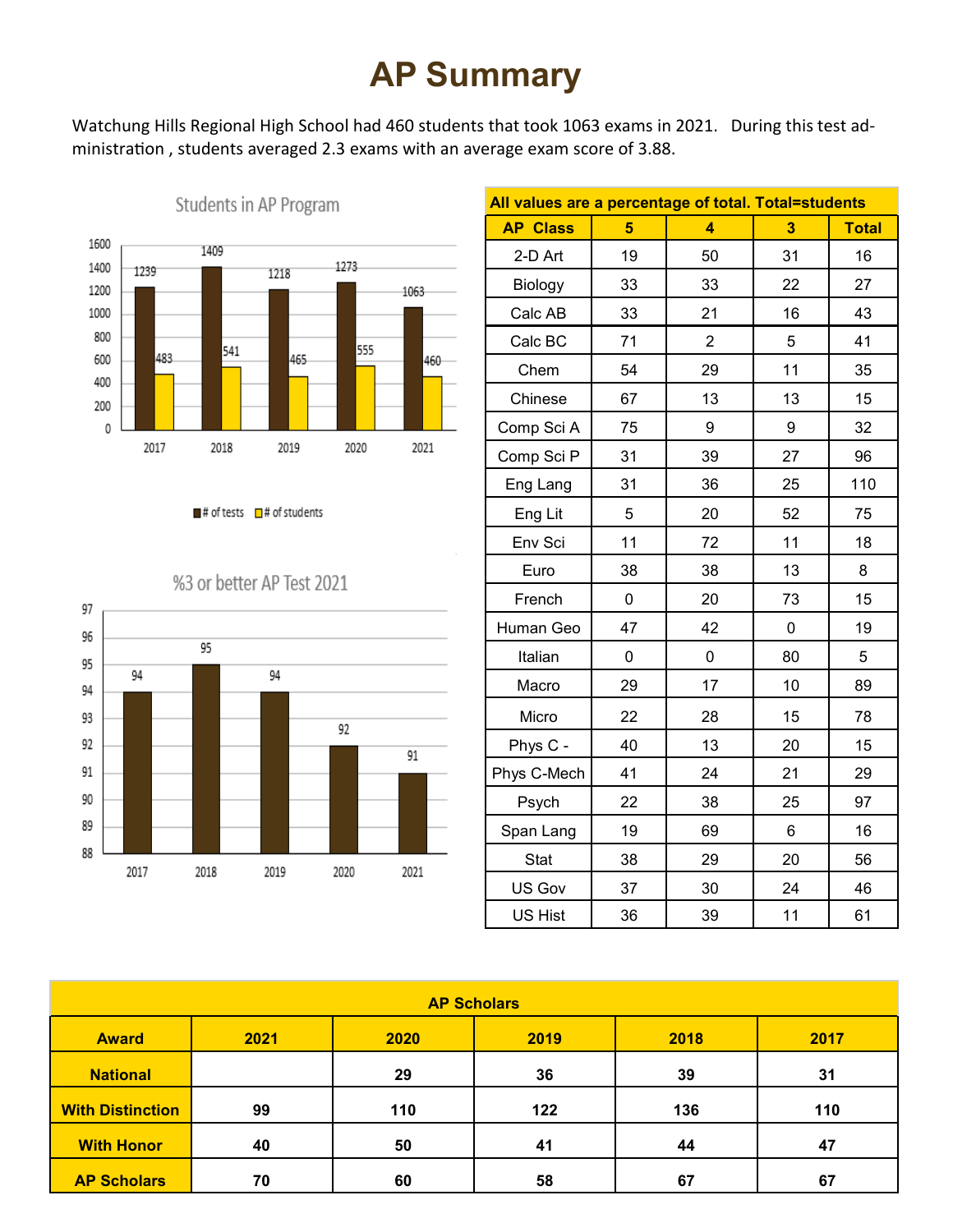

American University (2) Baylor University Berklee College of Music Binghamton University (4) Boston University (5) Brandeis University (2) Bucknell University Cairn University California Lutheran University Carnegie Mellon University (2) Centenary University Clemson University (2) College of Charleston Colorado State University Columbia University Cornell University (5) County College of Morris (4) Creighton University CUNY Manhattan Community College Dartmouth College (2) Davidson College Drew University (2) Drexel University (5) Duke University East Stroudsburg University Elon University (4) Emory University (2) Fairleigh Dickinson University (3) Fashion Institute of Design & Merch Florida Atlantic University Florida State University Fordham University (4) Franklin and Marshall College George Mason University (2) Georgia Gwinnett College Georgia Institute of Technology

Gettysburg College (2)

### **College Matriculations 2021**

High Point University Indiana University at Bloomington (15) Ithaca College (3) Jacksonville University (2) James Madison University (6) Johns Hopkins University (2) Kean University (5) Kutztown University Lafayette College Lebanon Valley College Lehigh University (3) Long Island University Loyola University Maryland Loyola University New Orleans Marist College McDaniel College Mercer County Community College Merrimack College Miami University—Oxford Michigan State University (4) Middlesex County College Misericordia University Monmouth University (4) Montclair State University (10) Muhlenberg College New Jersey Institute of Technology (11) The George Washington University (5) New York Institute of Technology New York University (5) Northeastern University (6) Northwestern University (2) Oberlin College Otis College of Art and Design Pace University Pennsylvania State University (8) Pittsburgh Institute of Aeronautics Point Park University Polimoda Int'l Inst. Design & Marketing University of Delaware (6)

Pratt Institute Purdue University (5) Queen's University Quinnipiac University (5) Ramapo College (3) Raritan Valley Community College (50) Rensselaer Polytechnic Institute (2) Rider University Roger Williams University Rowan University (5) Rutgers University (41) Sacred Heart University (3) Saint Joseph's University Saint Michael's College San Diego State University Savannah College of Art and Design Seton Hall University (12) Stevens Institute of Technology (5) Stevenson University Stockton University (3) Stony Brook University (2) Suffolk University Syracuse University (7) Temple University (3) The College of New Jersey (13) The New School (2) Ohio State University (4) Trinity College Connecticut Trinity College Dublin Tulane University (2) Union College University of Alabama (2) University of California (3) University of Connecticut University of Dayton

University of Denver University of Florida (5) University of Illinois University of Iowa University of Maryland (2) University of Massachusetts University of Miami (3) University of Michigan University of Nebraska University of New Hampshire University of New Haven (4) University of North Carolina University of Pennsylvania University of Pittsburgh University of Rhode Island University of Rochester University of Scranton (2) University of Tampa (10) University of Tennessee (2) University of Buffalo University of Groningen (2) University of Virginia University of Wisconsin (3) Villanova University Virginia Polytechnic Institute (11) Virginia Wesleyan University Wake Forest University Washington College Wesleyan University (2) West Virginia University (4) William Patterson University (2) Wingate University Worcester Polytechnic Institute